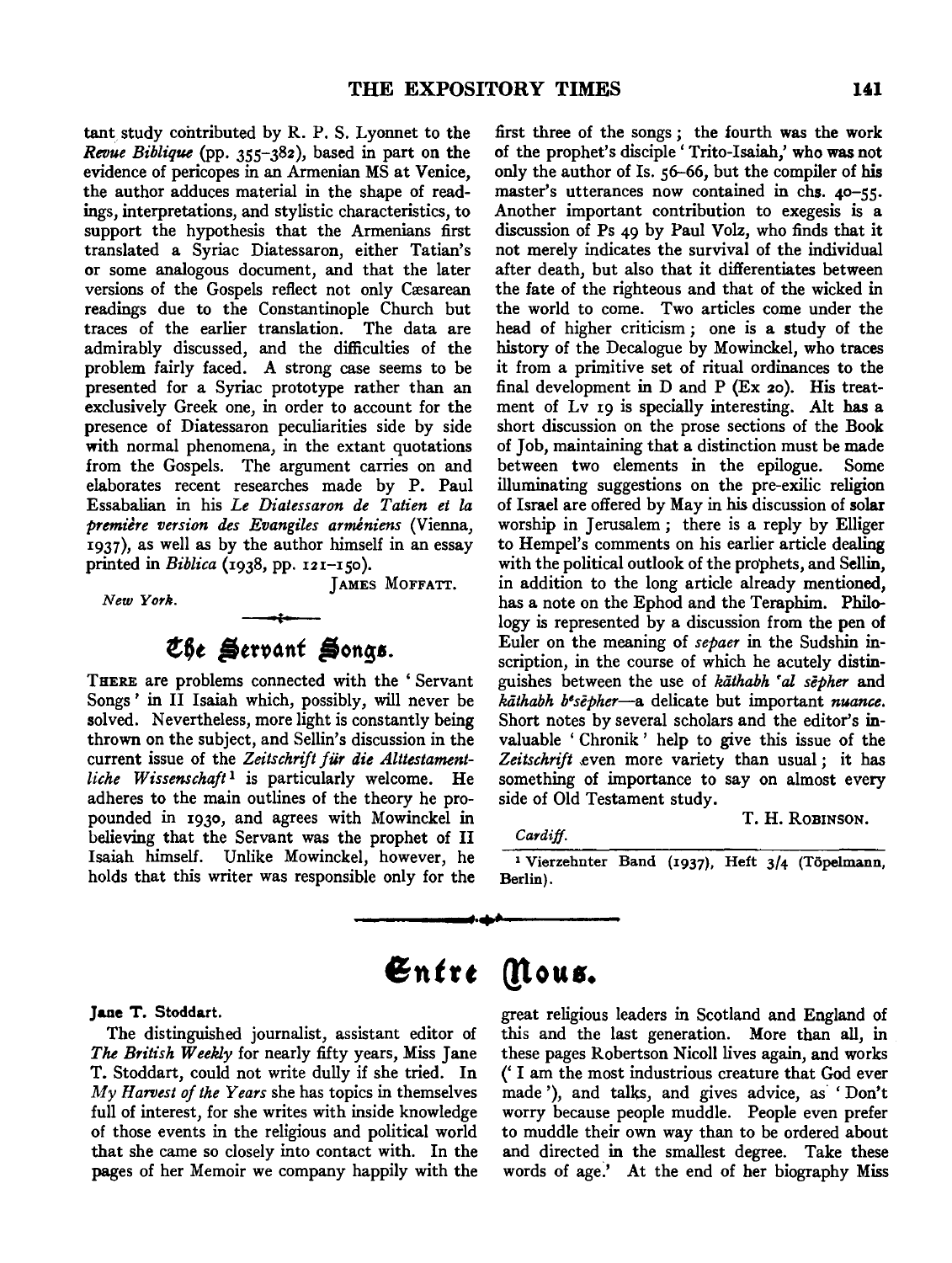Stoddart comes back to Nicoll. ' I am sure they [her parents] would have shared my thankfulness that so great an Editor as William Robertson Nicoll not only introduced me to London journalism, but kept me with him to the end.'

The story begins with Kelso, where Miss Stoddart was born on All Souls' Day, 1863. There were no organized school games, but children learned the habit of walking for pleasure. ' 'Twas sixty years since, and a good world for children.' There in Kelso she laid the foundations of a sound education. The town had several good libraries, and families had well-stocked bookcases. On Sunday, games and walks were not permitted. The want of a religious newspaper was felt because church services were over by *5* o'clock in the afternoon. Kelso with its five thousand inhabitants sent worshippers to no fewer than ten churches. For those were the days of many Presbyterian churches severed by old controversies. In 1877 William Robertson Nicoll was elected, in the usual democratic way, to be minister of Kelso Free Church. From that time all interests were quickened. His *obiter dicta* were discussed in the homes. His remarkable sermons had a wide influence. In his Bible class he discovered and encouraged any kind of promise in the young people. Miss Stoddart has kept one out of the many letters that he wrote to youthful friends. After criticising some poems she had written he goes on : ' I want to know what kind of prose you write.' There was free access to Nicoll's own books. Even in Kelso his study walls were lined with books, and scattered on table and floor was a collection of newspapers and magazines.

After the Kelso chapters, Miss Stoddart writes about the life in Edinburgh in 1879 and 188o. She is only fifteen but already she is preparing for journalism. There is a very vivid account of the evangelical life of that date as it centred round the Barclay Church under Dr. Wilson's leadership. She attended the Free Church Assembly Hall in x881 to hear the final discussion on the Robertson-Smith case. Thinking of ages and attainments to-day one cannot help marvelling at such early development and at such serious interests for a schoolgirl of sixteen. Mid-week services were taken seriously. In her first winter at school in Edinburgh, Dr. Wilson gave a course of lectures on Galatians, *<sup>4</sup>*in which even his younger hearers could discern the ripe fruits of thought and experience. The area of the church was full, pews were thrown open, and the scene, as I recall it, was not unlike Dr. Campbell Morgan's Westminster Fridays. We did not often visit other churches. Dr. Alexander Whyte, already

at the height of his fame in Free St. George's, was king of one world, as Dr. Wilson of another. No one was surprised to learn that Lord Rosebery had taken Mr. Gladstone to hear him. But a sense of loyalty kept the rank and file closely attached to their own congregation ; " wandering " and " sermon-tasting " were not encouraged.'

In 1887 Miss Stoddart went to London to help Robertson Nicoll, in the first place with a series of homiletic volumes. Very soon she was on the staff of *The British Weekly* and the eventful years were beginning.

Messrs. Hodder & Stoughton have brought the story within reach of every one by publishing it at five shillings.

### St. Francis.

There are people, of whom the present writer is one, who, finding on a cover ' our chief reader writes "this is a lovely, lovely book," ' are much inclined to lay it down. And yet in this instance-*In the Steps of St. Francis* (Rich & Cowan; Ss. 6d. net)-that would be a pity. For it is a book with many admirable qualities. Yet the chief reader has not erred, and it *is* just a little' lovely, lovely.'

St. Francis of Assisi, that dear, difficult, impulsive soul, has of course a way of awakening a kind of emotional ecstasy in those who write of him as, for example, in Sabatier. And this new life flows out of the same mood. It is written by Mr. Ernest Raymond, the novelist, and he confesses that he uses his novelist's art unashamedly, and with deliberation. And why not ? For one man who is much interested in the determining of certain obscure points upon which scholars differ, a score will be able to keep step with this author who ' deliberately chooses the more dramatically effective of the alternations ' when things are in dispute, and sets it down with a vivid rush of words, and a kind of flutter of excitement in his own heart.

There is much reading and thinking and affection in this volume. But there is something more. Ruskin declared that ten can speak for one who can think, but that two can think for one who can see. And that power of seeing, and of making others see, is a supreme quality in a real biographer. Mr. Raymond has it and much else. It makes a fine rapid, colourful book, but it *is* just a little 'lovely, lovely,' in the chief reader's unintentionally cruel phrase.

#### Compromise.

'No one knows how long Francis stayed in the Holy Land. It was a considerable time, and every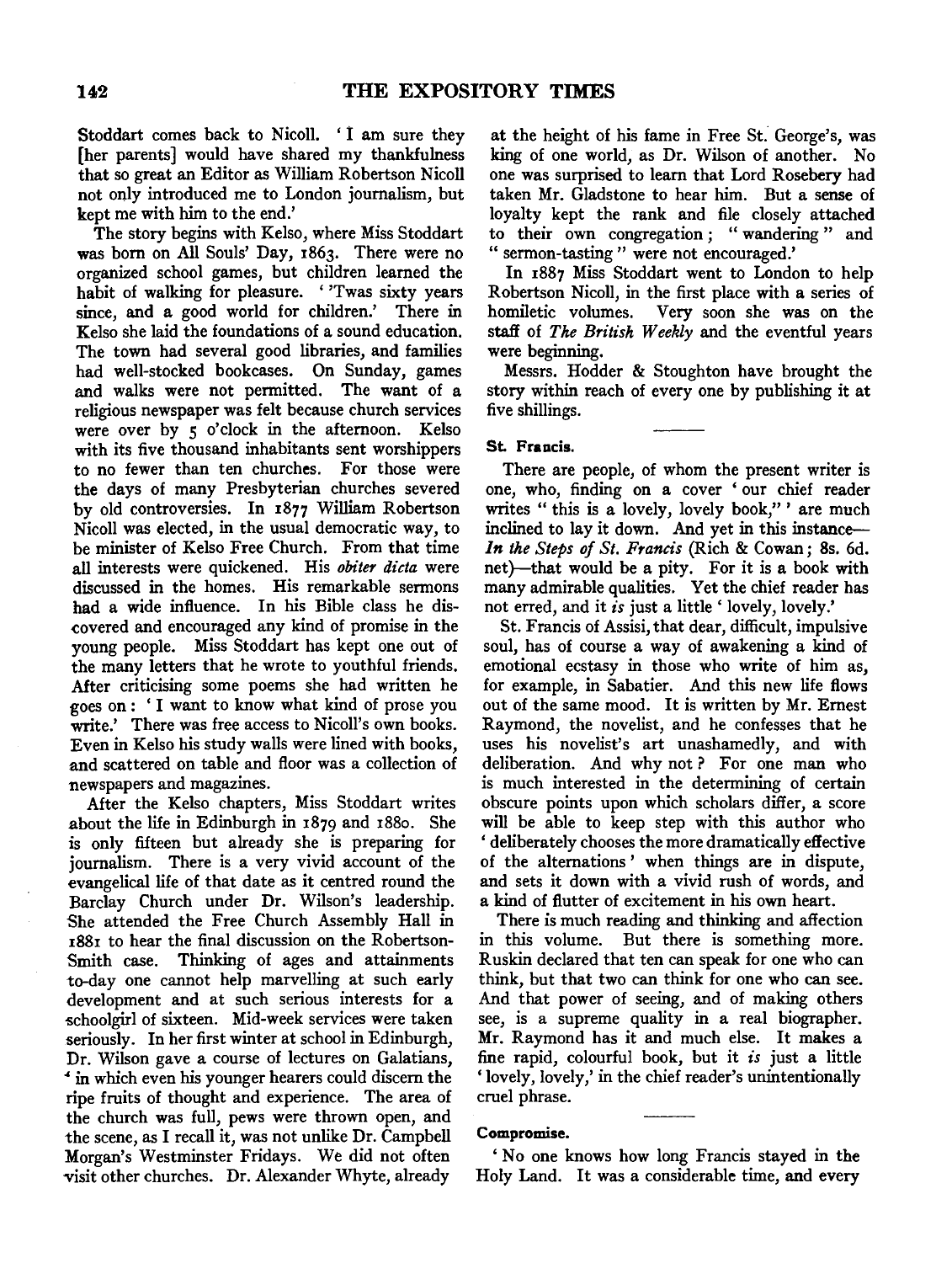learned authority has a different estimate to bedevil the unlearned and lazy. But there are two things that will hardly admit of dispute : he knelt in the sacred places, and he walked with his dreams in the tracks of his Lord. . . . There, rising behind Jericho, was the Mountain of the Third Temptation. And the Third Temptation, we agreed, was exactly the same as Francis overcame on the heights above Assisi. " All things will I give thee, if thou wilt fall down and worship me."

' It is a temptation which must assail every man upon whom breaks the consciousness that he has good gifts and a talent for success : the temptation to prostitute one's genius for the sake of a numerical triumph, to sacrifice quality for quantity, to win power and applause and the kingdoms of the world by a deserting of the higher for the lower self. In the hearts of the best it may sometimes whisper like this : " If I lower the ideal a little, I can win the people for it. Surely that would be statesman-like. Surely that would be wise. But if I pursue uncompromisingly the highest of all, if I preach only perfection and the completeness of self-conquest, I shall limit the power of the message of God, and even, perhaps, slay its hope of success. Would it not be wise to compromise a little if by so doing one could capture the kingdoms of the world ? "

' Mohammed yielded to it. I hold it fair to say that he compromised with the sensuality and the combativeness of men and so won the kingdoms of the Arab world. And in a pregnant sentence, which may or may not be true, but is worthy of consideration here in the wilderness under the mountain, Dostoievsky wrote, " The Church is Christ yielding to the Third Temptation."

'But the man Jesus did not yield, nor the man Francis, whatever their followers may have done.

' And, mark you, it is a temptation which returns again and again, though its power is diminished with every defeat. It did not leave Christ for ever after the repulse up on the mountain. " The devil departed from him *for a season."* 

'Nor did it desert Francis, though he defeated it once on the hills above Assisi. It was present with him now as he stood in the wilderness, looking up at the mountain where Christ defeated it. Were not his brothers, were not his ministers, was not the Protector, Cardinal Ugolino, urging compromise upon him and calling it prudence and the way to influence and power  $\overline{P}$  I think that Francis looked up at that peak and drew strength not to yield. I think that he decided anew, with an uprush of love and consecration, to resist it to the end. And I think that, immediately after his decision, immediately after his " Get thee behind me, Satan," he felt an elation and a unity with God ; for that is what happens to the least man among us in his moment of triumph over temptation.'<sup>1</sup>

#### Miracles.

'A future life is, you think, unbelievable? How clear it is that death is death for men as for all living things. Well, I should myself put the matter rather differently. The present life is incredible, a future credible. Not to be twice-born, but onceborn is wonderful. To be alive, actually existing, to have emerged from darkness and silence, to be here to-day is certainly incredible. A philosopher friend of mine could never, he told me, bring himself to believe in his own existence. A future life would be a miracle, and you find it difficult to believe in miracles? I, on the contrary, find it easy. They are to be expected. The starry worlds in time and space, the pageant of life, the processes of growth and reproduction, the instincts of animals, the inventiveness of Nature, the rising and setting sun, the affections and passions, the character of thought, of will, intuition, consciousness, these singly and together plunge the human mind into profound amazement to be in their midst. They are all utterly unbelievable, miracles piled on miracles

#### To o'ertop old Pelion or the skyish head of blue Olympus.

... Miracles? For my part I see miracles everywhere. I see nothing but works of magic. Miracles are not rare birds. They fly in flocks, they darken the sky in their multitudes. So much for miracles. Nature is not natural, but supernatural, delighting in marvels, in confounding us with the astonishing and impossible.' 2

#### 'For they knew His Voice.'

The Rev. Eric F. F. Bishop, of Newman School of Missions, Thabor, Jerusalem, has kindly sent us the following story, which he says is 'fairly common property in Palestine in these days.'

In one of the villages of the Northern District, which underwent punitive punishment in the early part of this year, a considerable number of sheep, goats, and other animals was ' sequestrated,' but the inhabitants were permitted to redeem their own possessions at a price that was fixed. Among the sufferers was an orphan shepherd boy, whose all had been confiscated. This 'all' consisted of

1 E. Raymonq, *In the Steps of St. Francis,* 233 ff.

2 W. Macneile Dixon, *The Human Situation,* 429 f.